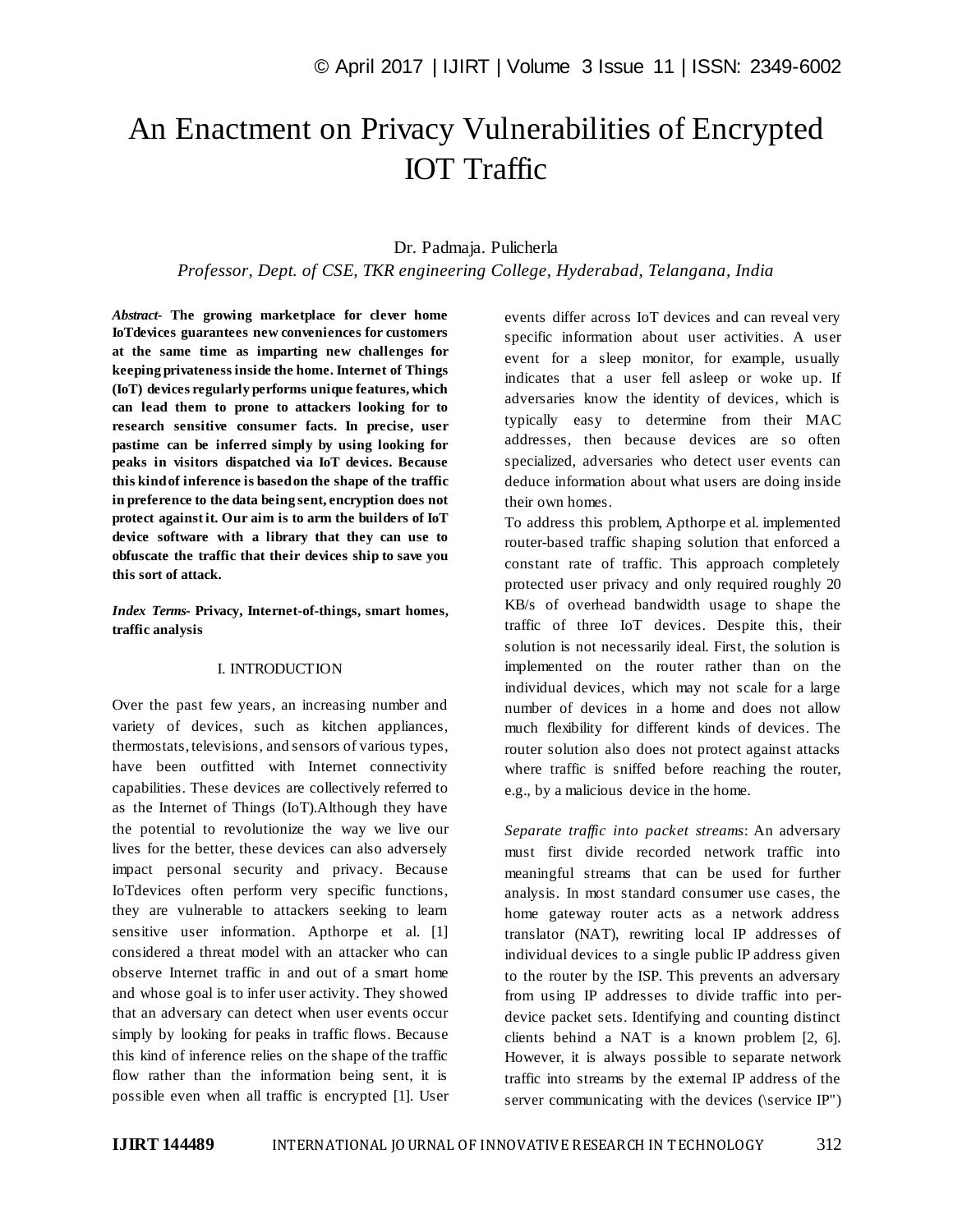and, in cases where multiple devices use the same service IP, the TCP port rewritten by the NAT. While the devices we studied often communicate with multiple service IPs, we discovered that the adversary typically only needs to identify a single stream that encodes the device state.

Label streams by type of device: Once individual streams have been separated, the adversary next identifies what IoT device most likely is responsible for each stream. Knowing what devices a consumer owns can be a serious privacy violation by itself. For example, a consumer might not want an ISP knowing they own an IoT blood sugar monitor or pacemaker. In our case studies, the DNS queries associated with each stream could be mapped to a particular device. For example, the Nest Cam queried domains from dropcam.com (the predecessor to the Nest Cam), while the Sense sleep monitor queried domains from hello.is (the company that makes the Sense). An adversary could use a laboratory setup like our own to learn these mappings or perform reverse DNS lookups to pair service IPs with device-identifying domain names.

However, multiple devices from the same manufacturer might communicate with the same service IPs, making device identification using DNS more difficult. For example, the BelkinWeMoswitch queried domains that could have been used by any type of Belkin device.

## II. METHODS AND SCHEMES

The principal parameters of independent link and dependent hyperlink padding are the packet sizes and the interpackettime durations and past work has explored how those variables can excellently be altered to obfuscate user activity. Ithas been proven that absolutely padding or fragmenting packetlengths to a consistent size are not sufficient for hiding useractivity [3] and that using variable interpacket time intervals is extra effective at obfuscating user activity than consistent interpacket time periods [4]. Past studies have also shown that structured hyperlink padding can preserve anonymityin structures at risk of traffic flow evaluation attacks [5][6],however, due to the fact, those types of algorithms maintain the relativerelationships between high traffic rates and low traffic rates,the attack we are concerned with would nonetheless be possible.

We compare the privacy ensures of our library by means of the use of a framework heavily motivated with the aid of differential privacy[2]. We can think of differential privacy as follows. Say wehave databases that differ in one row and a query wewant to run on them. Suppose we've got a set of rules Q thatis implemented to both databases prior to jogging this question.Then, Q is stated to provide differential privacy if performinga statistical query on both databases will produce nearlyindistinguishable outcomes. We can construct an analogy todifferential privacy with our scenario: every consumer occasion islike one row in the database, our traffic shaping solution isanalogous to the feature Q, and the site visitors that the attackersees corresponds to the "effects" of the question. We will for this reasonname an implementation secure if the visitors generated through ourlibrary, whilst the event does arise, is statistically indistinguishable from the traffic generated by way of our library when theoccasion is eliminated.

The fundamental conceptual tool of our method is the concept oftraffic shaping, which entails trying to force traffic to suitpre-exact distributions. To put into effect this shaping, ourlibrary plays data processing on each the sending andreceiving ends as follows. On the sending give up, we depend onan aggregate of fragmentation and padding to obscure person interest. We also sendtop traffic if important. Because weanticipate the tarffic is encrypted, top site visitors can encompassrandom bytes. On the receiving quit, we use simple processing to reconstruct unique messages. To facilitate thisreconstruction, we have created an easy protocol this isutilized by the sending stop to perform these adjustmentsand by means of the receiving give up to undo them.In terms of the real library, we determined to make thecapability of the calls as just like present send/get hold ofcalls as viable. This need to facilitate a extra seamless integration of our library into device code. Users of the libraryalso, offer inputs that select the parameters used within thepadding/fragmentation schemes.

One vital decision we made in our solution changed into tobreak up devices into categories: low-latency devices andhigh-latency devices. By "high-latency" devices, we implydevices that can tolerate longer delays, whereas"low-latency"are devices whose functionality might be adversely affectedby way of full-size delays. For instance, a snooze display is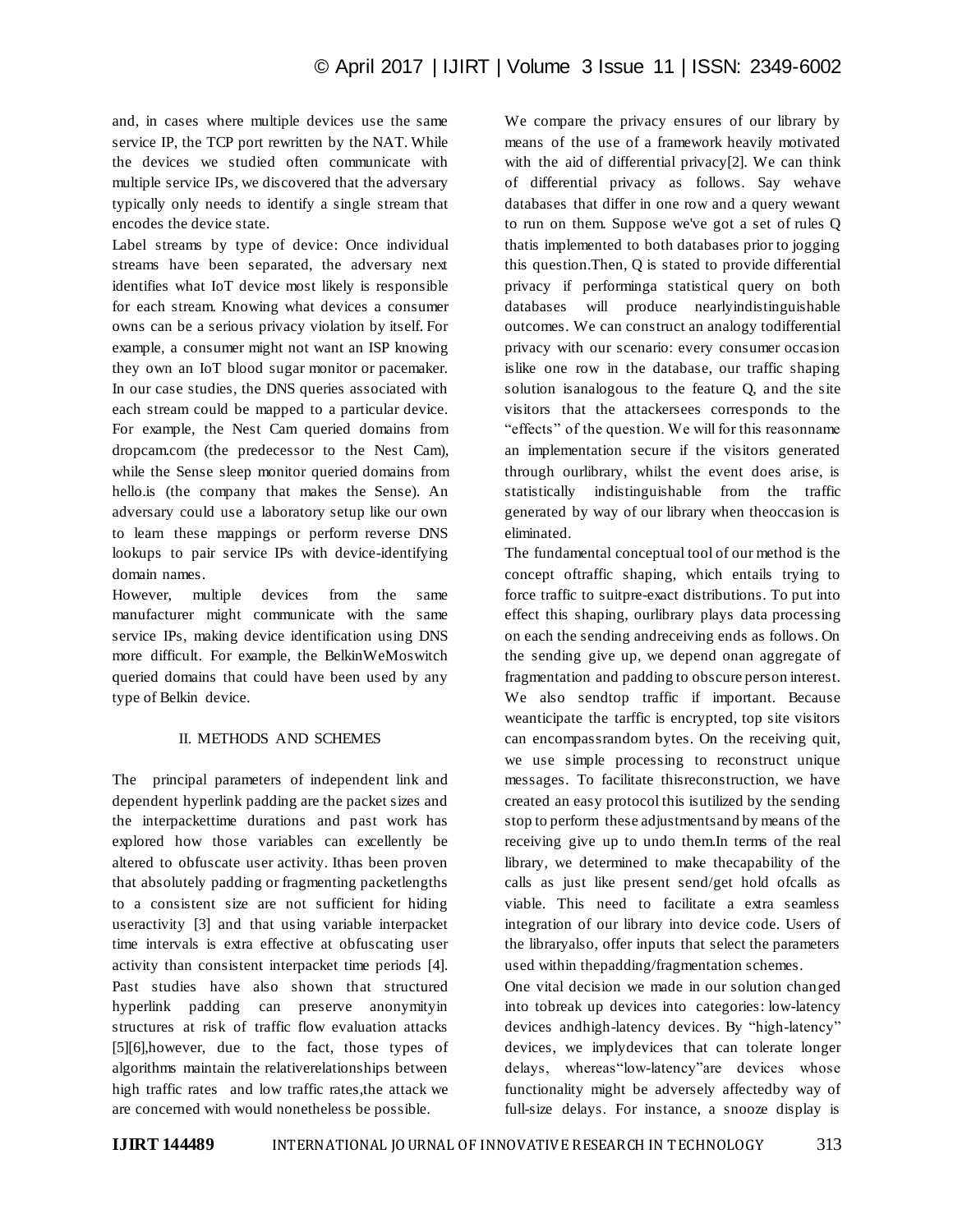aexcessive-latency tool because it does no longer depend on immediatelyresponses from a server, whereas a personal assistant likethe Amazon Echo is a low-latency tool because its capability depends on quick responses. High-latency devicesgive us extra freedom in how we form their traffic becausethey can tolerate longer delays, at the same time as lowlatency devicesare greater restrictive. Because we've got now not described a hardthe line between the 2 categories, we consider that builders that experience that their devices may additionally straddle each classmay want to try each solution and notice which goes quality fortheir devices.

For excessive-latency devices, we selected to form site traffic by means of permitting the builders to pick parameters for distributionsfor interpacket delays and packet sizes. While the device isrunning, we draw a postpone from the required distribution,look forward to that quantity of time, after which draw a packet lengthzefrom the specified distribution and send out a packet of thatsize. We maintain a queue of the information that the devicewants to send; if it is empty, we send out cover traffic, andif it is not, we send out fragmented or padded real traffic.

#### III. DISCUSSIONS

Weopened two terminals on the same machine: one terminalran the receiving (server) side code, while the other sideran the sending (client) side code. The client read in thetraffic file and called our send() functions at the times specified by the timestamps in the file. We used Wireshark tocapture traffic while the client side code was running. We repeated this procedure for one device at a time for both highlatency and low-latency devices.



(b) Traffic with the effects of our library

*Figure 1: These two graphs show traffic sent by a Sense Sleep Monitor, a high-latency device, with and without our library.*

We experimented with a wide range of parameters for each device to measure the effect of each parameter on the efficacy of our solution. Here, we present case studies of a high-latency device, the Sense Sleep Monitor (Figure 1), and a low-latency device, the Nest Cam security camera (Figure 2).



*Figure 2: These two graphs show traffic sent by a Nest Cam security camera, a low-latency device, with and without our library.*

If we consult the differential privacy framework that we discussed earlier, we see thatboth the high-latency and low-latency solutions are secure.In the highlatency solution, we are imposing a distributionof interpacket delays and packet sizes that is independentof the actual traffic being sent by the device, so the trafficgenerated by the solution when an event does occur will bestatistically indistinguishable from the traffic generated bythe solution in the absence of that event. Similarly, becausethe low-latency solution enforces a constant rate, the trafficgenerated by it will be statistically similar whether or not asingle event occurs.

#### IV. CONCLUSION

As discussed in the above the bandwidth consumption, the high-latency device sends out about 4 KB/s of data on average, which, whenrelated to the capacities of a normal wireless LAN in theUS, is not a large amount of overhead (if we were to deploythis kind of solution in developing countries, we might haveto think of different approaches). The lowlatency solution,on the other hand, consumes around